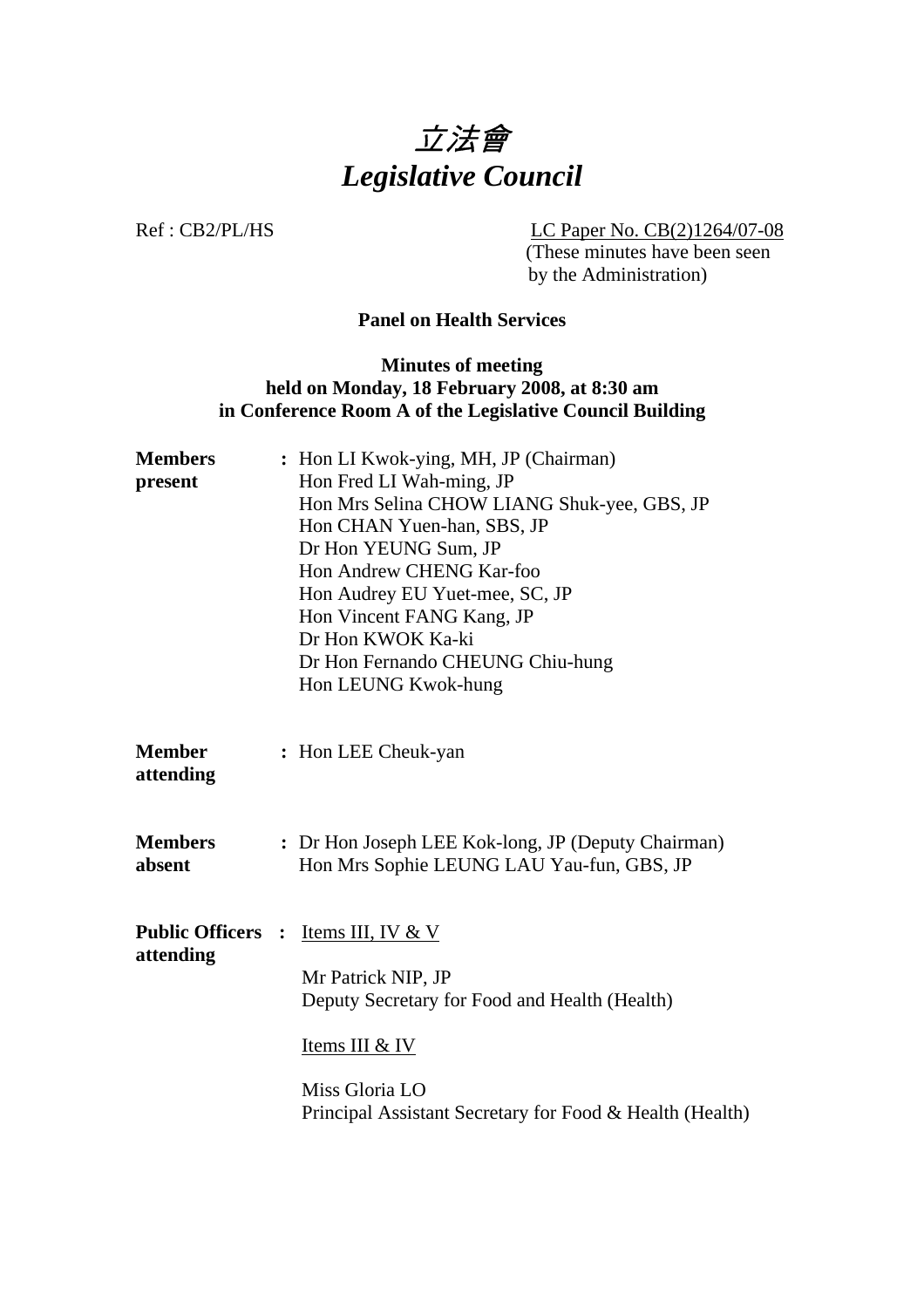|                                      | Dr W L CHEUNG<br>Director (Cluster Services)<br><b>Hospital Authority</b>   |
|--------------------------------------|-----------------------------------------------------------------------------|
|                                      | <b>Item V</b> only                                                          |
|                                      | Miss Pamela LAM<br>Principal Assistant Secretary for Food & Health (Health) |
|                                      | Dr Gloria TAM<br>Deputy Director of Health                                  |
|                                      | Dr Cindy LAI<br>Assistant Director of Health (Special Health Services)      |
| <b>Attendance by :</b><br>invitation | <b>Item IV</b> only                                                         |
|                                      | <u>準來港婦女關注組</u>                                                             |
|                                      | Ms HUA Xu-xiang<br>Member                                                   |
|                                      | Mr CHENG Kwai-si<br>Member                                                  |
|                                      | <b>Population Policy Concern Group</b>                                      |
|                                      | Mr FAN Lap-hin<br>Member                                                    |
| <b>Clerk</b> in<br>attendance        | : Miss Mary SO<br>Chief Council Secretary (2) 5                             |
| <b>Staff in</b><br>attendance        | : Ms Amy YU<br>Senior Council Secretary (2) 3                               |
|                                      | Ms Sandy HAU<br>Legislative Assistant (2) 5                                 |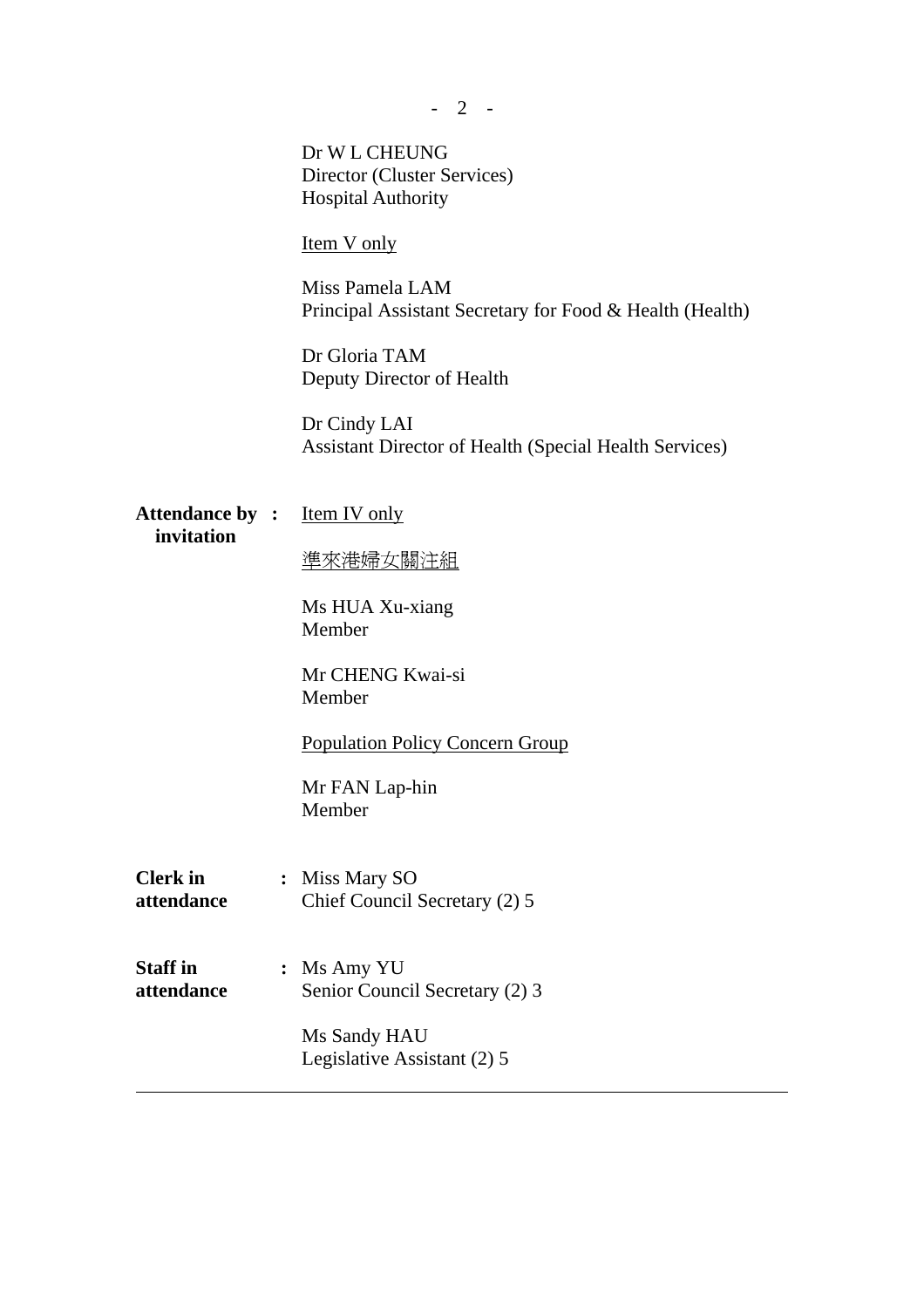- 3 -

#### Action

### **I. Confirmation of minutes**

(LC Paper No. CB(2) 1049/07-08)

The minutes of the meeting held on 14 January 2008 were confirmed.

# **II. Information paper issued since the last meeting**

(LC Paper No. CB(2)867/07-08(01))

2. Members noted a submission dated 12 January 2008 from Clean the Air urging the Government to increase tobacco tax, and did not raise any queries.

#### **III. Discussion items for the next meeting**

(LC Paper Nos. CB(2) 1050/07-08(01) and (02))

3. Members agreed to discuss the following issues at the next regular meeting to be held on 10 March 2008 at 8:30 am -

- (a) Doctor Work Reform Recommendation Report; and
- (b) Surveillance of communicable diseases in Hong Kong key trends and follow up.

Members further agreed to invite deputations to give views on item (a).

4. As the Panel would submit its report to the Council in early July 2008, members agreed to cancel the regular meeting originally scheduled for 14 July 2008.

#### **IV. Review of the Obstetric Package Charge for Non-eligible Persons**  (LC Paper Nos. CB(2)1050/07-08(03) to (05) and CB(2)1115/07-08(01))

5. Director (Cluster Services), Hospital Authority (Director (Cluster Services), HA) updated members on the implementation of the new obstetric service arrangements since 1 February 2007 by the Hospital Authority (HA) for Non-eligible Persons (NEPs), details of which were set out in the Administration's paper (LC Paper No. CB(2)1050/07-08(03)).

Views of deputations

#### 準來港婦女關注組

6. Representatives from 準來港婦女關注組 urged the Administration to immediately cease charging Mainland women whose spouses were Hong Kong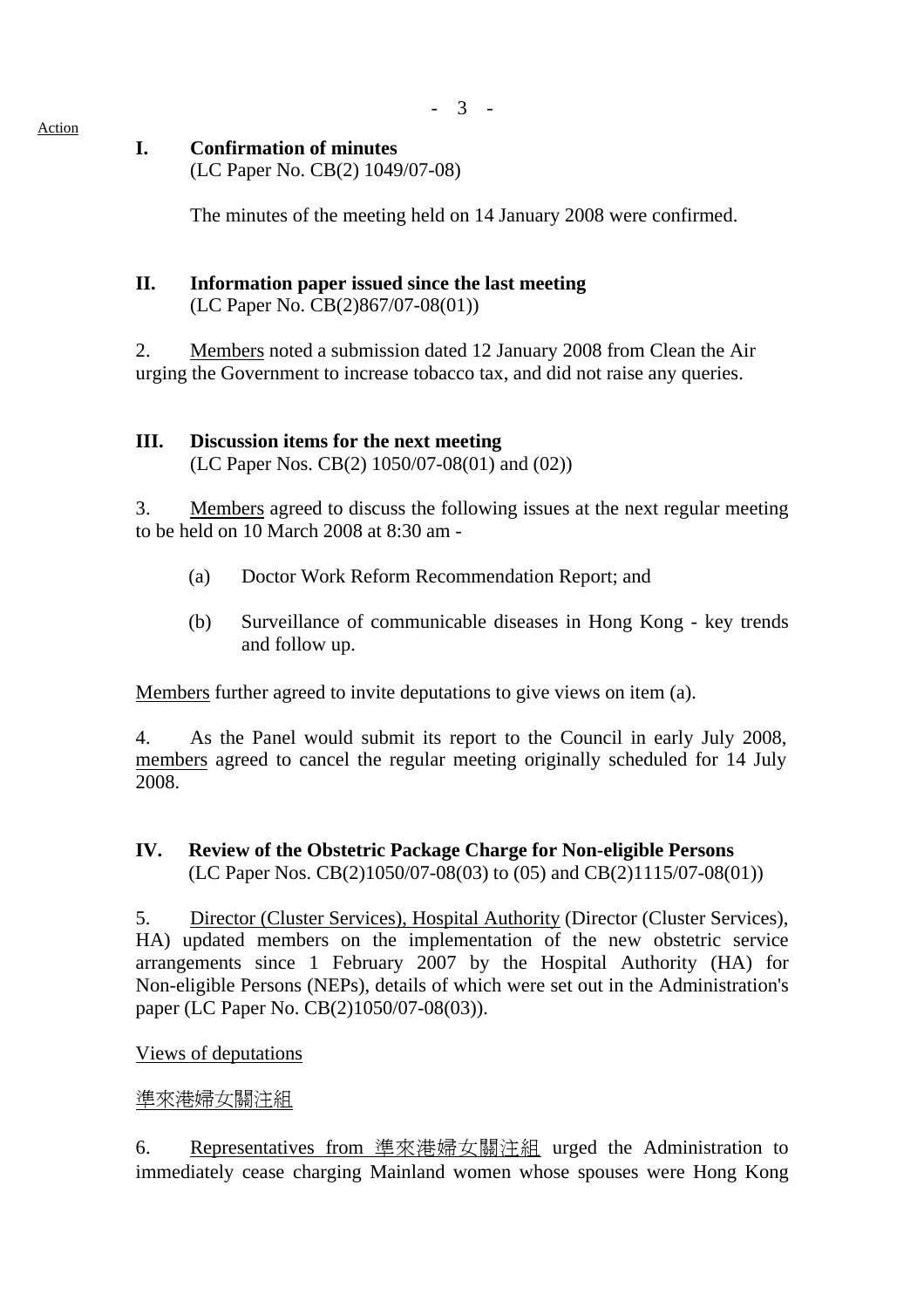- 4 -

residents NEP rates for using public obstetric services, details of which were set out in their submission (LC Paper No. CB(2)1050/07-08(05)).

#### Population Policy Concern Group

7. Mr FAN Lap-hin presented the views of the Population Policy Concern Group as set out in its submission tabled at the meeting (LC Paper No. CB(2)1115/07-08(01)). Specifically, the Concern Group demanded that -

- (a) the Administration should immediately scrap the discriminatory policy of charging Mainland women whose spouses were Hong Kong residents NEP rates for using public obstetric services and should only charge this group the heavily subsidised rates for Eligible Persons (EPs), having regard to the fact that babies carried by these Mainlanders were permanent residents and had right of abode in Hong Kong;
- (b) being a public body, HA should meet with all stakeholders and concern groups in the formulation of policies having impact on the livelihood of users;
- (c) the Administration should review the population policy, drawn up by the Task Force on Population Policy in 2003, and engage the public in the process, before embarking on any new measures in the context of the population policy; and
- (d) the Legislative Council should set up a committee to closely monitor the implementation of the population policy and its impact on society and people's livelihood.

#### Discussion

*Obstetric service charge for NEPs whose spouses are Hong Kong residents* 

8. Dr KWOK Ka-ki, Ms Audrey EU, Dr YEUNG Sum and Dr Fernando CHEUNG said that Mainland spouses of Hong Kong residents should be excluded from the NEP Obstetric Service Package Charge for the following reasons -

(a) to do otherwise was detrimental to family unity and social integration and contrary to the Government's call for closer integration with the Mainland and for each married couple in Hong Kong to have three children to improve the low fertility rate, as many Mainlanders whose spouses were Hong Kong residents were forced to return to the Mainland to give birth due to lack of means;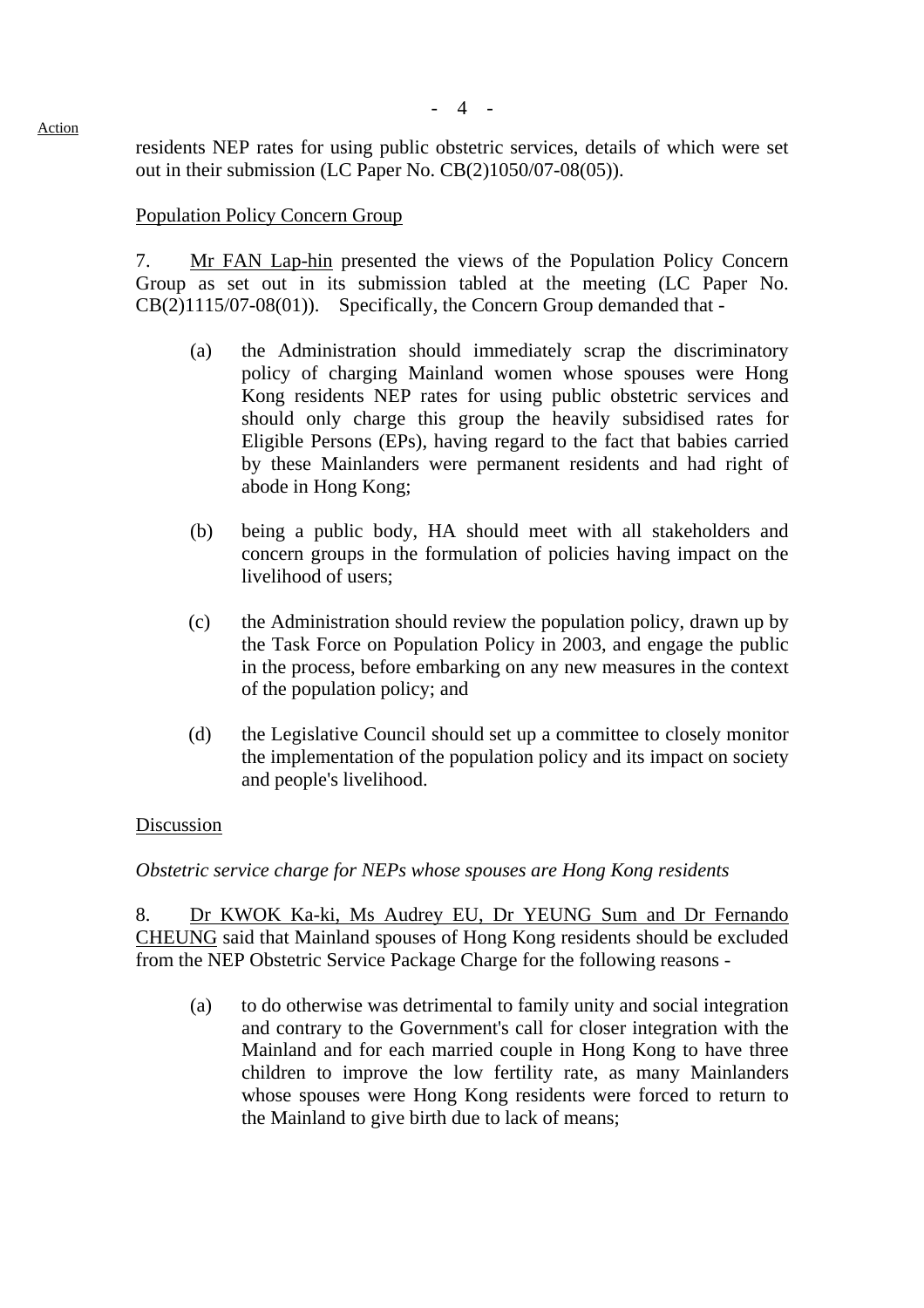- (b) unlike children who could immediately settle in Hong Kong if they were born in Hong Kong regardless of whether one of their parents was Hong Kong resident, children born in the Mainland to Mainlanders whose spouses were Hong Kong residents had to wait for their turn for One-way Permits (OWPs) to settle in Hong Kong thereby making them more difficult to adapt to Hong Kong's education system;
- (c) the new obstetric service arrangements were discriminatory against Mainlanders whose spouses were Hong Kong residents in that Mainlanders had to wait up to five years under the OWP Scheme to settle in Hong Kong and become eligible for heavily subsidised rates for public medical services, whereas this was not the case for other non-local spouses of Hong Kong residents; and
- (d) Mainland women whose spouses were Hong Kong residents were not only members of Hong Kong families but also members of the community as they were able to stay in Hong Kong virtually year-round on the strength of the multiple visit endorsement under Two-way Permit (TWP) while they were waiting for their turn for OWPs to settle in Hong Kong.

9. Deputy Secretary for Food and Health (Health) (DSFH(Health)) responded that -

- (a) the objectives of implementing the new obstetric arrangements were  $to -$ 
	- (i) ensure that local pregnant women were given proper obstetric services and priority to use such services;
	- (ii) limit the number of non-local pregnant women coming to Hong Kong to give births to a level that could be supported by Hong Kong's healthcare system; and
	- (iii) deter dangerous behaviour of non-local pregnant women in seeking emergency hospital admissions through Accident and Emergency Departments shortly before labour;
- (b) Hong Kong's public hospital services were mainly provided for the benefits of Hong Kong residents. Hence, only EPs, i.e. holders of Hong Kong Identity (HKID) Card or children who were Hong Kong residents and under 11 years of age, were entitled to enjoy heavily subsidised rates for public hospital services. For the NEPs, who were non Hong Kong residents and not holding a HKID Card, including TWP holders who were the spouses of Hong Kong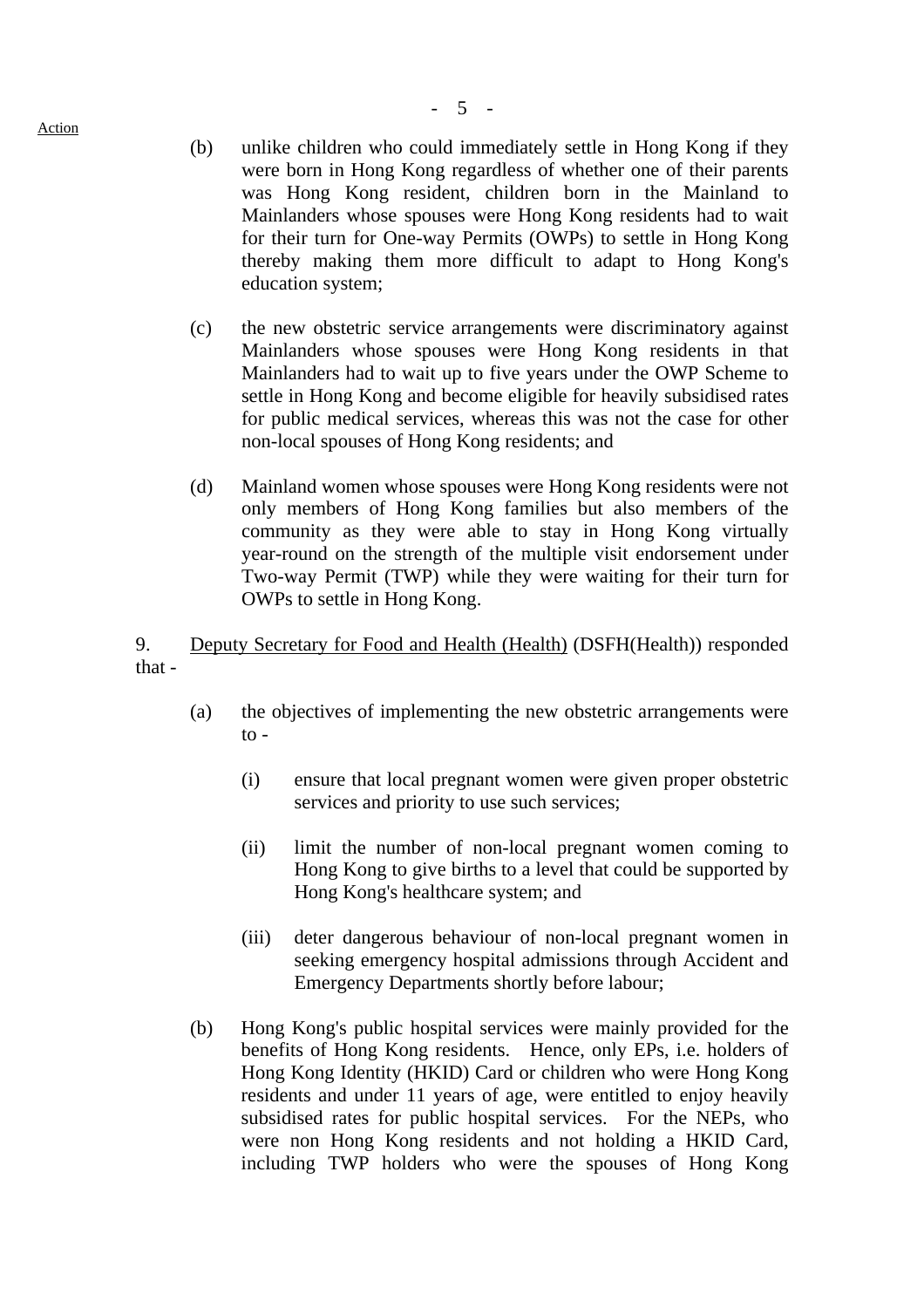residents, they might access to public hospital services in Hong Kong by paying the NEP charges applicable to them. The new arrangements for obstetric service for the NEPs were not discriminatory against Mainland women whose spouses were Hong Kong residents. In line with the established charging policy, there would not be different NEP charges for this group of persons;

- (c) for those children given birth by NEPs whose spouses were Hong Kong residents, there were established procedures in the Mainland for these children to apply to the relevant Mainland authorities for permission to move to Hong Kong for family reunion under the OWP Scheme; and
- (d) an overall review of the whole package of obstetric service arrangements would be conducted by HA around the middle of the year.

10. Ms Audrey EU asked the two deputations attending the meeting whether any application for a judicial review on the legality of applying NEP charges for obstetric services to non-local spouses of Hong Kong residents had been made, having regard to the fact that children born to these couples in Hong Kong automatically became Hong Kong residents. Mr CHENG Kwai-si from 準來港婦女關注組 and Mr FAN Lap-hin from the Population Policy Concern Group advised that judicial review on the matter had been applied to the High Court which would hear the case in May 2008.

11. Mrs Selina CHOW said that the public should not lose sight on the reason for introducing the NEP Obstetric Service Package Charge, which was to ensure local pregnant women's access to public obstetric services. Mrs CHOW asked whether the Administration had conducted any study on the impact on public obstetric services if non-local spouses of Hong Kong residents were no longer charged NEP rates for such services.

12. Director (Cluster Services), HA responded that the question raised by Mrs CHOW would be looked at in the coming review on the overall effectiveness of the new obstetric service arrangements. Director (Cluster Services), HA however pointed out that with the continued strong economy, the number of births by local women was expected to rise above the 8.4% recorded last year. In the light of this, pressure exerted on the obstetric services in the public hospitals would greatly increase should the NEP rates cease to apply to Mainland women whose spouses were Hong Kong residents. In 2007, some 8 000 out of the some 27 000 births by Mainland women in Hong Kong were fathered by Hong Kong residents. Amongst these some 8 000 births, some 3 000 births or 40% were delivered in public hospitals.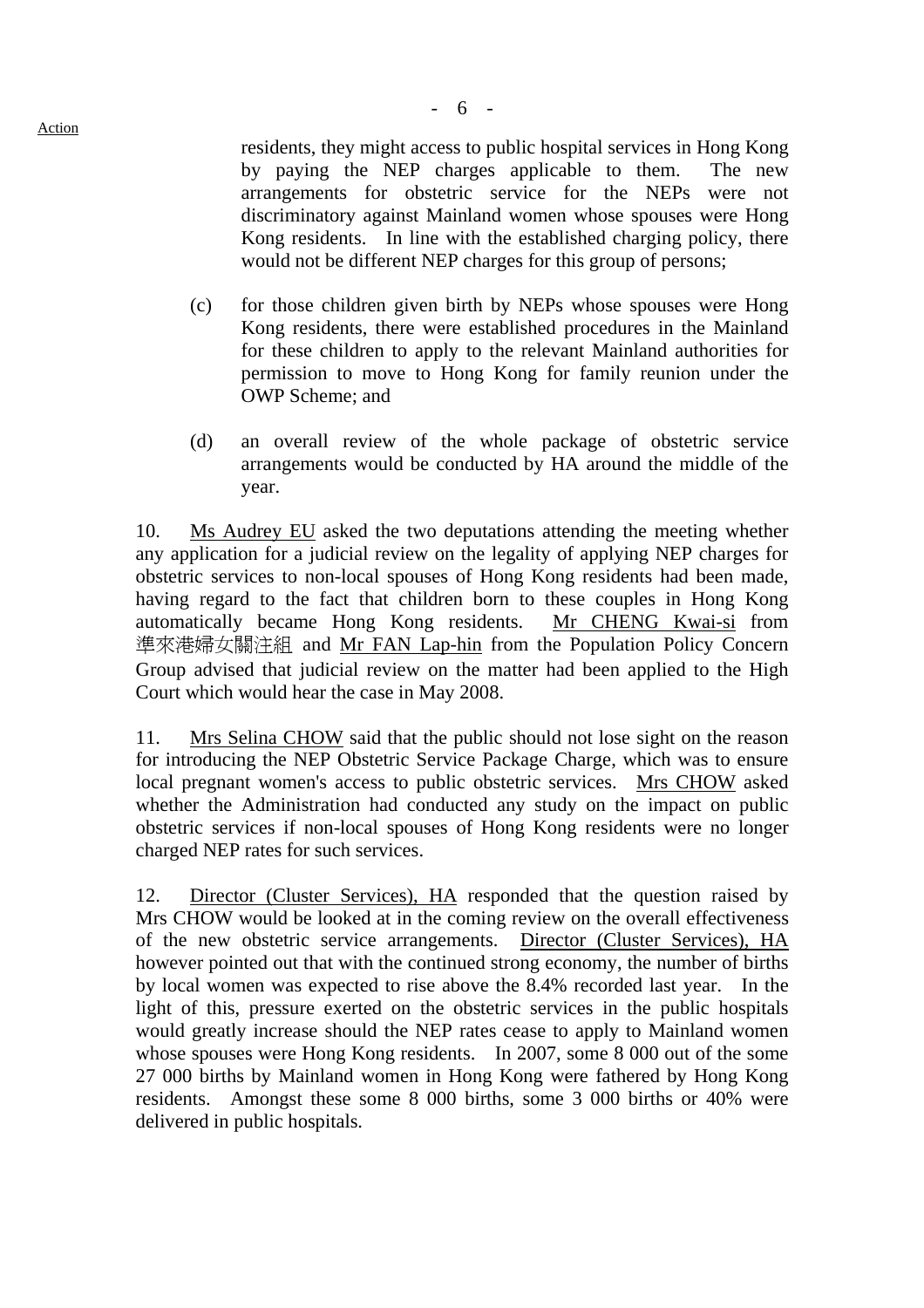13. Dr YEUNG Sum said that there was no dispute that local pregnant women's access to public obstetric services should be guaranteed. Nevertheless, Mainland spouses of Hong Kong residents should be excluded from the NEP rates for public obstetric services for the reasons given in paragraph 8 above. Dr YEUNG urged HA to focus its impending review on the need of excluding Mainland spouses of Hong Kong residents from the NEP Obstetric Service Package Charge to avoid splitting of families, and to listen to the views of concern groups in this regard. In the meantime, HA should allow Mainland women whose spouses were Hong Kong residents to pay the old rate of \$20,000 which was set on a cost-recovery basis.

14. Dr Fernando CHEUNG requested HA to provide information in writing on the numbers of births delivered in public hospitals by Mainland women whose spouses were Hong Kong residents before and after the implementation of the new obstetric service arrangements. Director (Cluster Services), HA agreed.

#### *Resources for public obstetric services*

15. Dr KWOK Ka-ki sought information on the additional resources put in by HA to supplement the new obstetric service arrangements and to cope with the seasonal fluctuation in the demand for obstetric services.

16. Director (Cluster Services), HA responded that HA had put in more than \$150 million in the past year to cope with growing demand for obstetric services through a number of supporting measures as follows -

- (a) 46 new obstetric beds were opened to increase the overall capacity for obstetric services to cope with the surge of demand in peak season;
- (b) a net addition of 46 full time nurses to further strengthen the manpower for obstetric services;
- (c) additional midwife training courses were conducted in 2007 for supplying 80 midwives, which would be available by September 2008. Training courses would also be conducted in 2008 to train more nurses;
- (d) a number of measures were taken to boost morale and improve retention of staff engaged in obstetric services, including granting of extra salary increment to practicing midwives, promotion of deserved officers to the position of Advanced Practice Nurse, granting of overtime allowance and payment in lieu of leave, etc; and
- Admin (e) he would provide information in writing on the number of additional obstetricians employed/deployed to further strengthen the manpower

Admin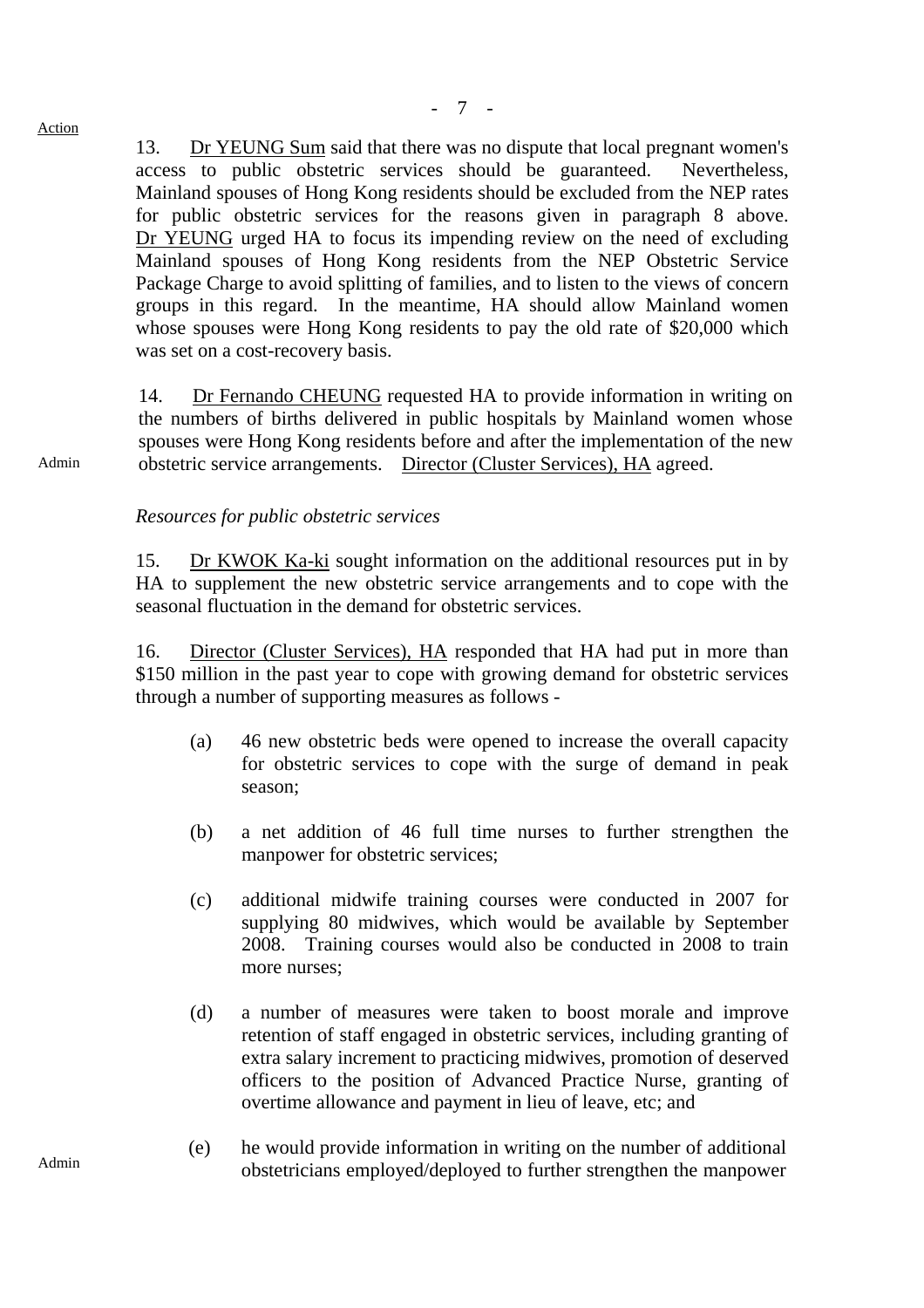#### for obstetric services after the meeting.

### *Refund arrangement for NEP Obstetric Service Package Charge*

17. Ms Audrey EU said that refund should be made in the case of premature birth in the Mainland due to medical reasons. Director (Cluster Services), HA agreed to consider such in the coming review on the whole package of obstetric service arrangements. The outcome of the review would be reported back to the Panel before the expiry of the current legislative session.

#### Conclusion

Admin

18. In closing, the Chairman requested the Administration and HA to take into Admin account the views of members and deputations expressed at the meeting in the coming review on the whole package of obstetric service arrangements.

## **V. Monitoring of unregistered drug used or contained in slimming products**

(LC Paper No. CB(2)1050/07-08(06))

19. Assistant Director of Health (Special Health Services) (ADH(SHS)) introduced the Administration's paper detailing the drug regulatory regime in Hong Kong, the regulation of slimming products, enforcement actions by the Department of Health (DH) as well as the related publicity and education work.

#### *Licensing of slimming centres*

20. Dr KWOK Ka-ki asked whether consideration could be given to regulating slimming centres through a licensing scheme to better protect the health of the public. Dr KWOK pointed out that at present employee doctors of slimming centres solely bore the liability for possession of unregistered drugs, while their employers went free.

21. Deputy Director of Health (DDH) responded that the Administration did not see the need for implementing a licensing scheme to regulate slimming centres at this stage, as the public was being guarded against the consumption of slimming products which contained unregistered drugs through the Pharmacy and Poisons Ordinance, the Dangerous Drugs Ordinance and the Trade Descriptions Ordinance. Further protection would be provided to the public upon the coming into force of the Undesirable Medical Advertisements (Amendment) Ordinance 2005.

22. Dr KWOK queried how the Undesirable Medical Advertisements (Amendment) Ordinance 2005 could protect consumers from slimming products containing unregistered drugs, when the scope of the Amendment Ordinance did not cover claims relating to slimming/fat reduction of the body.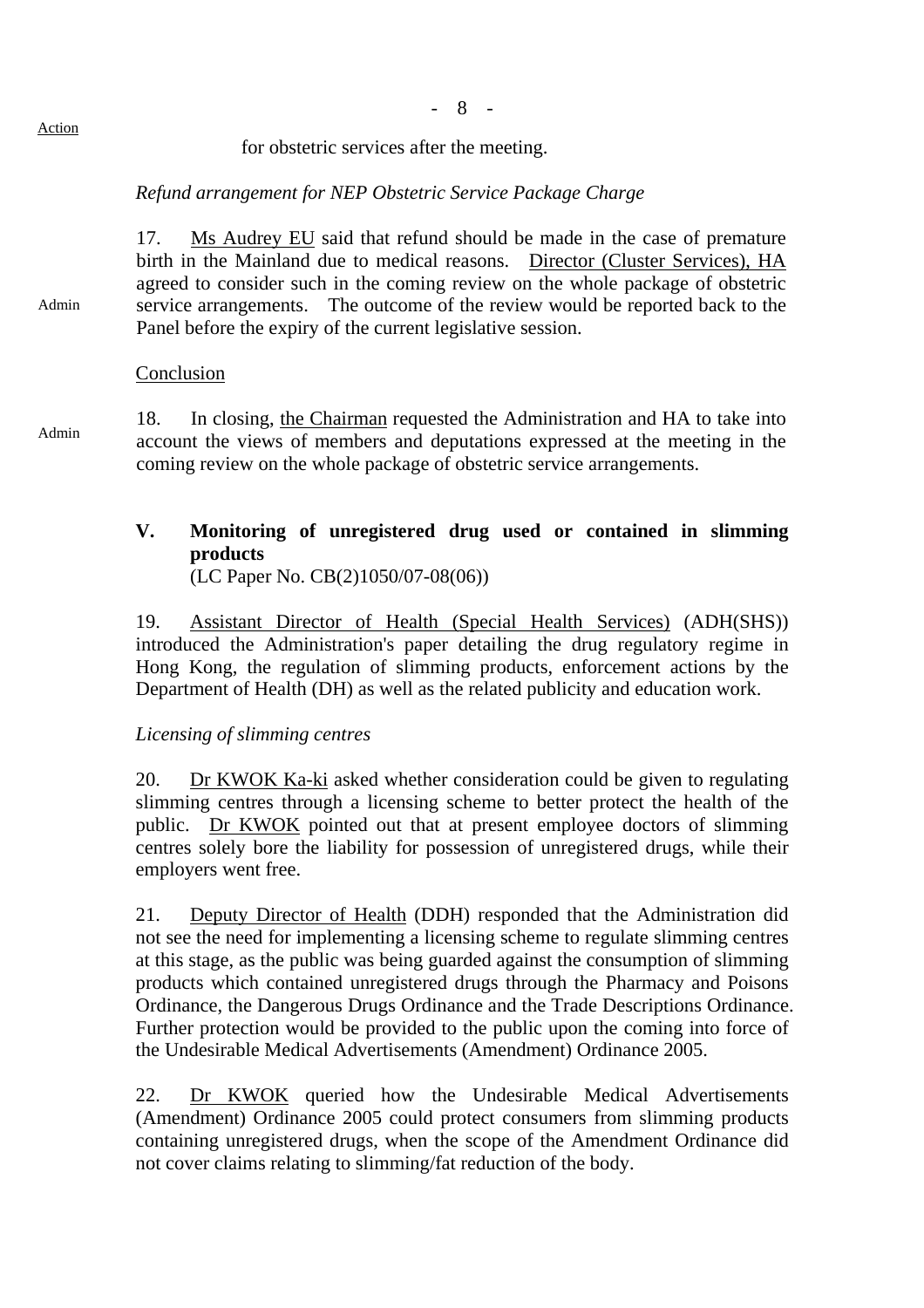24. DSFH(Health) remarked that various legislation was relevant to the regulation of slimming centres. Among other things, medical practice in association with slimming centres was governed by the Medical Registration Ordinance. At the moment, the Administration did not have plans for setting up a licensing regime for slimming centres.

## *Enforcement actions by DH*

25. Dr KWOK Ka-ki, Mrs Selina CHOW and Miss CHAN Yuen-han expressed concern that inspections had only been made by DH to six slimming centres in 2007, and urged DH to step up enforcement work in this regard.

26. DDH responded that inspections to slimming centres were generally acted upon information provided by members of the public or other sources such as detection of unreasonably large quantity of dangerous drugs purchased by a doctor or clinic. To better protect public health, DH had stepped up its enforcement work to slimming centres by more proactively conducting surprise inspections there.

27. Dr KWOK Ka-ki asked whether staff had been deployed by DH to pose as customers to see whether a certain slimming centre was in possession and sale of unregistered drugs, and the number of slimming centres in Hong Kong.

28. DDH responded that deploying staff to pose as customers to detect the sale of illegal drugs in slimming centres was one of the tactics used by DH in its enforcement work. As regards the number of slimming centres in Hong Kong, DDH undertook to provide the information after the meeting.

29. Mr Fred LI asked why it took DH some six months to make known to the public on 10 January 2008 that a large quantity of slimming capsules found in a slimming centre contained an unregistered drug. DDH responded that DH did not withhold disclosing the case to the public. Those slimming capsules were seized when DH conducted monitoring inspections for dangerous drugs. It was only through an incidental laboratory test conducted later on the capsules that drug banned in Hong Kong was detected. DH then immediately made public announcement for public health protection.

30. Ms Audrey EU and Miss CHAN Yuen-han asked what actions had been taken by DH to stamp out the sale of slimming products containing unregistered drugs on the Internet.

Admin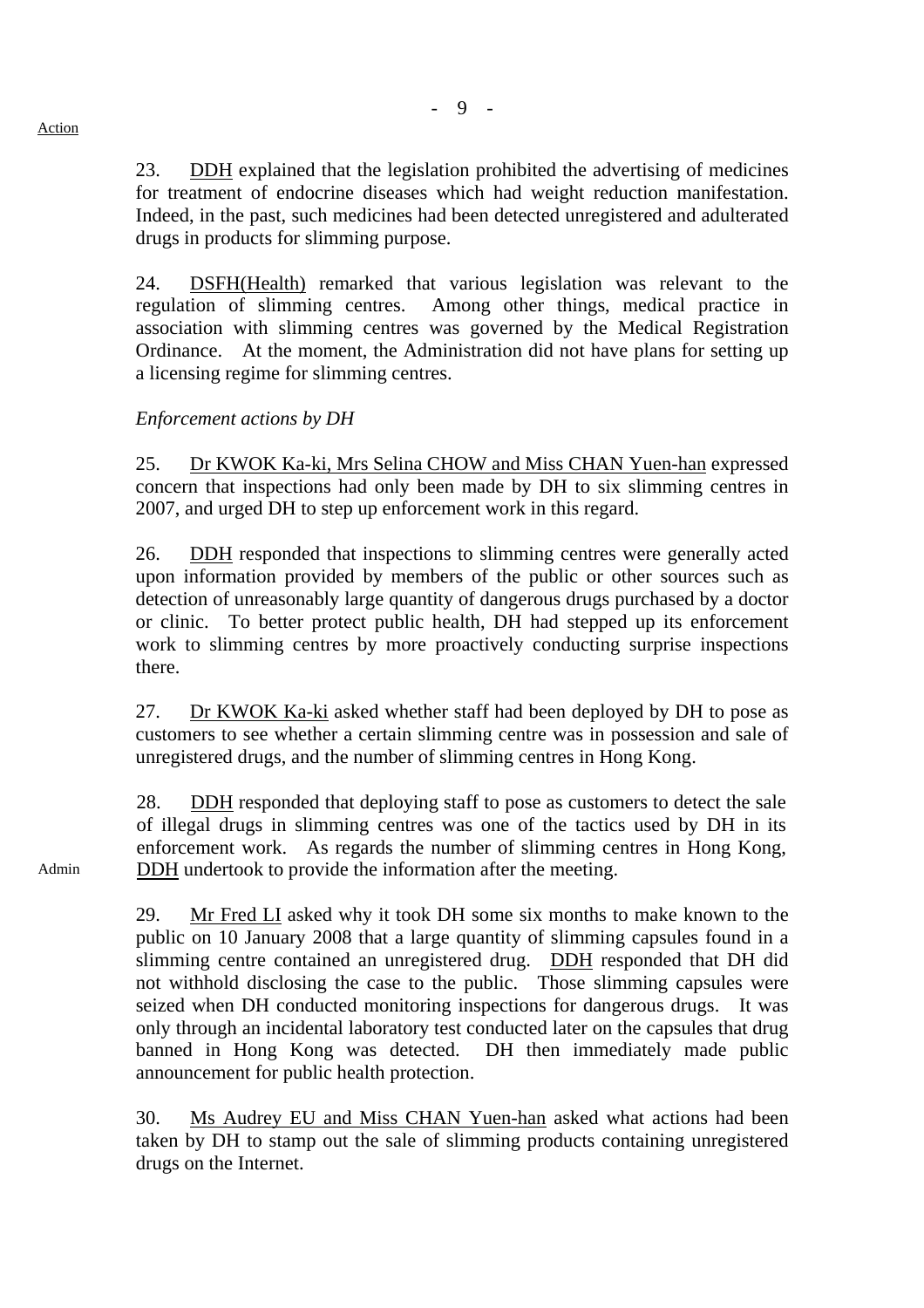31. ADH(SHS) responded that DH staff regularly monitored frequently-visited websites selling slimming products. Test purchases were conducted to detect whether these slimming products contained illegal pharmaceutical product; and if so, prosecution would be initiated. Arrangements would be made to get in touch with the internet service providers where practicable. Internet service providers of local auction websites in Hong Kong had all along been very cooperative in removing the product from the auction list upon request by DH. DDH supplemented that the Administration was presently looking at ways to better meet the challenges posed by the proliferation of sale of illegal products.

32. Ms Audrey EU asked about the action taken by DH to prevent travellers from bringing unregistered drugs into Hong Kong on their return from the Mainland.

33. DDH responded that dissemination of warning on the legal consequences of bringing unregistered drugs into Hong Kong was carried out at border control points during major festive holidays, focusing mainly on young and women travellers. Efforts in this regard would be stepped up.

34. Dr KWOK Ka-ki expressed concern that of the 19 cases of prosecutions initiated by DH in connection with the possession of unregistered pharmaceutical products by pharmacies or medicine companies in 2007, only six of these cases were convicted by the court and fined \$1,000 to \$16,000. At the request of Dr KWOK, DDH undertook to provide information on the types of unregistered pharmaceutical products detected from the six convicted cases after the meeting.

35. Dr YEUNG Sum urged the Administration to re-consider including claims relating to slimming in the Undesirable Medical Advertisements Ordinance and introducing a licensing scheme to regulate slimming centres to protect public health.

*Publicity and education* 

36. Mr Fred LI said that merely educating the public to achieve and maintain a suitable body weight through balanced diet and adequate exercise was too conservative to counter the misleading advertisings aggressively launched by slimming centres. Mrs Selina CHOW and Miss CHAN Yuen-han expressed similar views.

37. DDH responded that DH would fine-tune its publicity and education strategy to, among others, focus more on raising public awareness about the misleading claims made by slimming products and slimming centres.

38. In closing, the Chairman urged the Administration to carefully consider the views expressed by members to better protect public health.

Admin